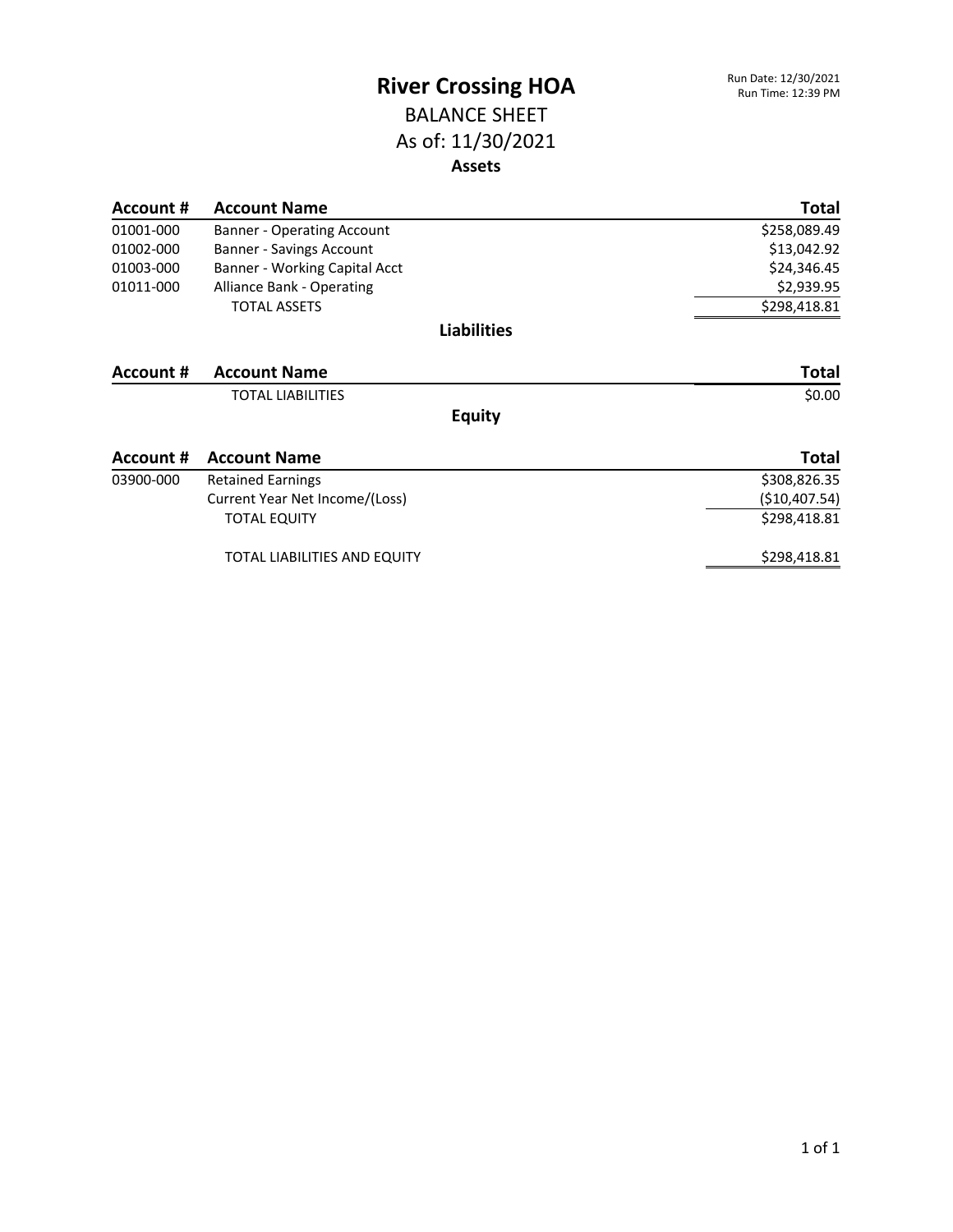### INCOME STATEMENT Start: 11/01/2021 | End: 11/30/2021

**Income**

| <b>Account</b>                  | <b>Current</b> |               |                | <b>Year to Date</b> |               |              | Yearly        |
|---------------------------------|----------------|---------------|----------------|---------------------|---------------|--------------|---------------|
|                                 | Actual         | <b>Budget</b> | Variance       | Actual              | <b>Budget</b> | Variance     | <b>Budget</b> |
| 05010-000 Dues                  | 3,696.35       | 6,000.00      | (2,303.65)     | 188,744.52          | 198,500.00    | (9,755.48)   | 204,000.00    |
| 05010-100 Dues - ST             | 3,800.00       | 4,775.00      | (975.00)       | 51,435.23           | 52,525.00     | (1,089.77)   | 57,300.00     |
| 05010-200 Dues -OP              | 2,250.00       | 2,850.00      | (600.00)       | 29,950.86           | 31,350.00     | (1,399.14)   | 34,200.00     |
| 05010-300 Dues - TT             | 900.00         | 1,800.00      | (900.00)       | 20,626.56           | 19,800.00     | 826.56       | 21,600.00     |
| 05010-400 Dues - RETC           | 1,195.00       | 1,700.00      | (505.00)       | 16,020.00           | 17,600.00     | (1,580.00)   | 19,300.00     |
| 05012-000 Dues - Builder        | 450.00         | 675.00        | (225.00)       | 4,050.00            | 4,950.00      | (900.00)     | 5,850.00      |
| 05012-400 Dues - Builder - RETC | 0.00           | 600.00        | (600.00)       | 300.00              | 1,500.00      | (1,200.00)   | 1,500.00      |
| 05014-000 Transfer Fee          | 200.00         | 0.00          | 200.00         | 125.00              | 0.00          | 125.00       | 0.00          |
| 05020-000 Late Charges          | 229.94         | 500.00        | (270.06)       | 1,357.16            | 2,550.00      | (1, 192.84)  | 2,650.00      |
| 05021-000 Late Interest         | 12.35          | 20.00         | (7.65)         | 129.97              | 200.00        | (70.03)      | 210.00        |
| 05025-000 NSF Income            | 80.00          | 0.00          | 80.00          | 80.00               | 0.00          | 80.00        | 0.00          |
| 05026-000 Fine Income           | 0.00           | 0.00          | 0.00           | 28.98               | 0.00          | 28.98        | 0.00          |
| 05032-000 Lien Income           | 0.00           | 0.00          | 0.00           | 150.00              | 0.00          | 150.00       | 0.00          |
| 05045-000 Initiation Fees       | 100.00         | 0.00          | 100.00         | (500.00)            | 0.00          | (500.00)     | 0.00          |
| 05045-900 Initiation Fees -     | 0.00           | 0.00          | 0.00           | 1,400.00            | 1,250.00      | 150.00       | 1,250.00      |
| Capital Reserves                |                |               |                |                     |               |              |               |
| 05050-000 Interest Income       | 0.01           | 0.00          | 0.01           | 3.45                | 0.00          | 3.45         | 0.00          |
| 05050-900 Interest Income -     | 0.00           | 0.00          | 0.00           | 3.98                | 13.50         | (9.52)       | 18.00         |
| Capital Reserves                |                |               |                |                     |               |              |               |
| 05100-000 Misc. Income          | 0.00           | 0.00          | 0.00           | 40.00               | 0.00          | 40.00        | 0.00          |
| <b>Total</b>                    | 12,913.65      | 18,920.00     | (6,006.35)     | 313,945.71          | 330,238.50    | (16, 292.79) | 347,878.00    |
|                                 |                |               | <b>Fynanca</b> |                     |               |              |               |

**Expense**

| <b>Account</b>                   |          | <b>Current</b> |          | <b>Year to Date</b> |               |            | Yearly        |
|----------------------------------|----------|----------------|----------|---------------------|---------------|------------|---------------|
|                                  | Actual   | <b>Budget</b>  | Variance | Actual              | <b>Budget</b> | Variance   | <b>Budget</b> |
| 06120-000 Community Events       | 0.00     | 0.00           | 0.00     | 8,173.15            | 6,500.00      | (1,673.15) | 6,500.00      |
| 06135-000 Board & Annual         | 10.00    | 0.00           | (10.00)  | 91.07               | 90.00         | (1.07)     | 100.00        |
| Meetings                         |          |                |          |                     |               |            |               |
| 06305-000 Accounting             | 0.00     | 0.00           | 0.00     | 195.00              | 195.00        | 0.00       | 195.00        |
| 06306-000 Legal                  | 0.00     | 0.00           | 0.00     | 0.00                | 250.00        | 250.00     | 250.00        |
| 06308-000 Lien Filing Fee        | 100.00   | 0.00           | (100.00) | 503.50              | 0.00          | (503.50)   | 0.00          |
| 06310-000 Insurance Expense      | 0.00     | 0.00           | 0.00     | 821.00              | 850.00        | 29.00      | 850.00        |
| 06330-000 Bank Charges           | 45.14    | 30.00          | (15.14)  | 281.46              | 80.00         | (201.46)   | 110.00        |
| 06415-000 Electricity & Gas      | 2,496.57 | 2,500.00       | 3.43     | 26,963.95           | 27,500.00     | 536.05     | 30,000.00     |
| 06415-100 Electricity & Gas - ST | 182.22   | 185.00         | 2.78     | 2,005.78            | 2,035.00      | 29.22      | 2,220.00      |
| 06415-300 Electricity & Gas - TT | 42.19    | 46.00          | 3.81     | 464.59              | 506.00        | 41.41      | 552.00        |
| 06415-400 Electricity & Gas -    | 0.00     | 15.00          | 15.00    | 22.70               | 120.00        | 97.30      | 135.00        |
| <b>RETC</b>                      |          |                |          |                     |               |            |               |
| 06420-000 Water                  | 922.50   | 900.00         | (22.50)  | 9,798.39            | 9,250.00      | (548.39)   | 9,500.00      |
| 06420-100 Water - ST             | 265.31   | 300.00         | 34.69    | 2,671.38            | 2,630.00      | (41.38)    | 2,630.00      |
| 06420-300 Water - TT             | 53.58    | 60.00          | 6.42     | 537.12              | 590.00        | 52.88      | 590.00        |
| 06420-400 Water - RETC           | 68.30    | 50.00          | (18.30)  | 199.45              | 600.00        | 400.55     | 650.00        |
| 06615-000 Snow Removal           | 0.00     | 0.00           | 0.00     | 6,784.47            | 7,000.00      | 215.53     | 8,000.00      |
| 06615-100 Snow Removal - ST      | 0.00     | 0.00           | 0.00     | 4,562.93            | 7,500.00      | 2,937.07   | 7,500.00      |
| 06615-200 Snow Removal - OP      | 0.00     | 0.00           | 0.00     | 4,666.37            | 5,500.00      | 833.63     | 6,500.00      |
| 06615-300 Snow Removal - TT      | 0.00     | 0.00           | 0.00     | 1,905.76            | 3,000.00      | 1,094.24   | 3,500.00      |
| 06615-400 Snow Removal -         | 0.00     | 0.00           | 0.00     | 3,773.39            | 3,000.00      | (773.39)   | 3,000.00      |

1 of 3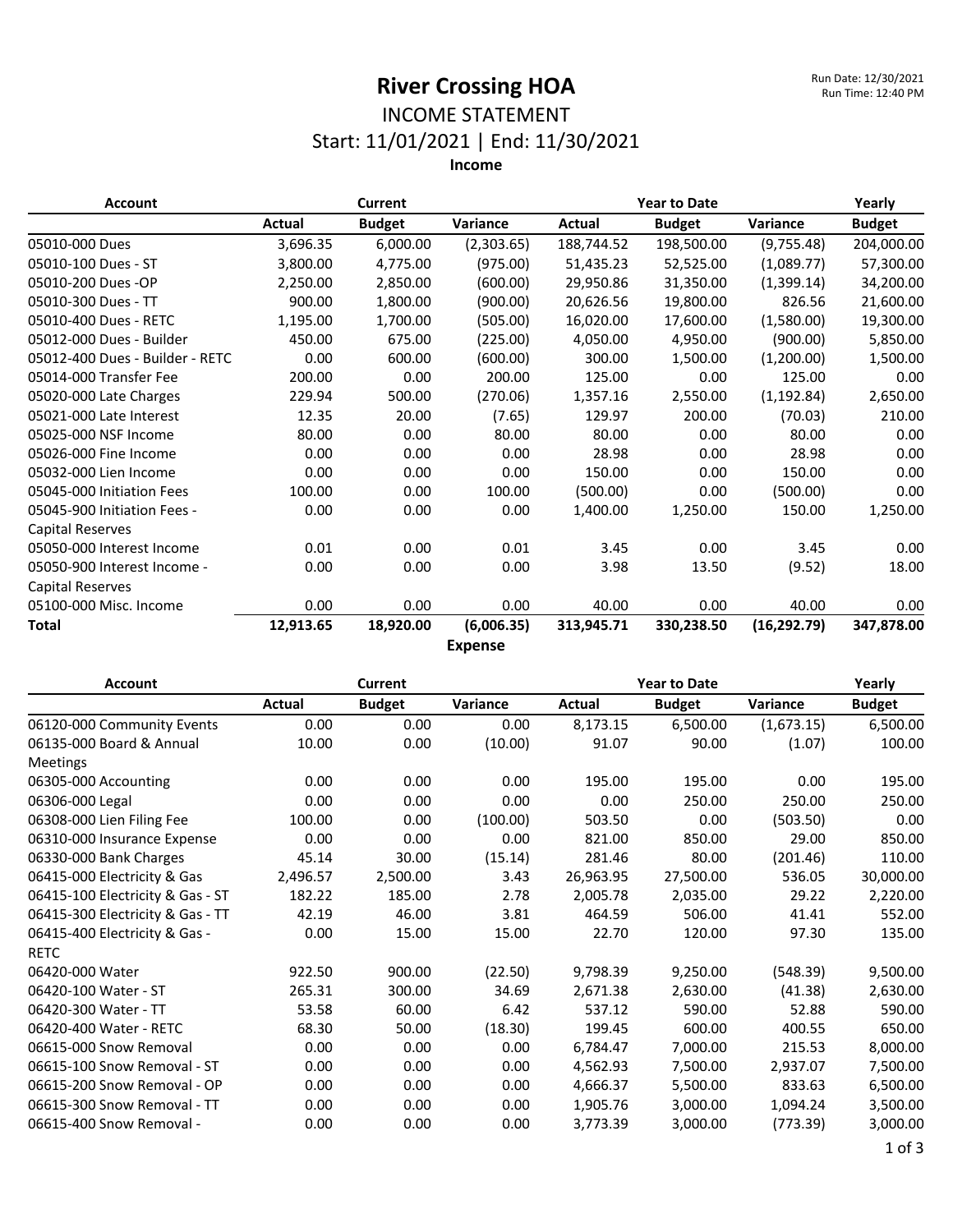| <b>River Crossing HOA</b>           |  |
|-------------------------------------|--|
| Start: 11/01/2021   End: 11/30/2021 |  |

| <b>Account</b>                                               |               | <b>Current</b> |              |                    | <b>Year to Date</b> |                     | Yearly           |
|--------------------------------------------------------------|---------------|----------------|--------------|--------------------|---------------------|---------------------|------------------|
|                                                              | <b>Actual</b> | <b>Budget</b>  | Variance     | <b>Actual</b>      | <b>Budget</b>       | Variance            | <b>Budget</b>    |
| <b>RETC</b>                                                  |               |                |              |                    |                     |                     |                  |
| 06620-000 Capital                                            | 0.00          | 0.00           | 0.00         | 0.00               | 0.00                | 0.00                | 4,000.00         |
| Improvements                                                 |               |                |              |                    |                     |                     |                  |
| 06626-000 Postage                                            | 28.75         | 40.00          | 11.25        | 4,336.77           | 3,415.00            | (921.77)            | 3,465.00         |
| 06630-000 Repairs and Maint                                  | 1,059.67      | 175.00         | (884.67)     | 4,345.30           | 2,425.00            | (1,920.30)          | 2,600.00         |
| 06630-100 Repairs and Maint -                                | 0.00          | 0.00           | 0.00         | 272.25             | 250.00              | (22.25)             | 250.00           |
| ST                                                           |               |                |              |                    |                     |                     |                  |
| 06635-000 Special Projects                                   | 112.50        | 0.00           | (112.50)     | 4,867.13           | 1,500.00            | (3,367.13)          | 1,500.00         |
| 06810-000 Commons Mowing                                     | 7,350.75      | 4,796.00       | (2,554.75)   | 63,050.92          | 56,154.00           | (6,896.92)          | 60,950.00        |
| 06810-100 Commons Mowing -<br><b>ST</b>                      | 779.72        | 780.22         | 0.50         | 9,988.26           | 10,535.50           | 547.24              | 11,315.72        |
| 06810-300 Commons Mowing -<br><b>TT</b>                      | 496.58        | 497.04         | 0.46         | 6,468.62           | 6,461.52            | (7.10)              | 7,010.04         |
| 06810-400 Homes Mowing -<br><b>RETC</b>                      | 1,244.73      | 1,030.58       | (214.15)     | 11,081.69          | 11,766.96           | 685.27              | 12,597.54        |
| 06812-200 Homes Mowing - OP                                  | 1,184.84      | 1,185.92       | 1.08         | 14,810.48          | 15,416.96           | 606.48              | 16,009.92        |
| 06820-000 Commons Fertilizing                                | 2,825.95      | 0.00           | (2,825.95)   | 8,477.87           | 8,485.65            | 7.78                | 8,485.65         |
| 06820-100 Commons Fertilizing<br>$-ST$                       | 483.52        | 0.00           | (483.52)     | 1,450.56           | 1,451.88            | 1.32                | 1,451.88         |
| 06820-300 Commons Fertilizing<br>$-TT$                       | 251.56        | 0.00           | (251.56)     | 754.68             | 755.37              | 0.69                | 755.37           |
| 06820-400 Commons Fertilizing<br>- RETC                      | 0.00          | 0.00           | 0.00         | 686.07             | 746.90              | 60.83               | 746.90           |
| 06822-200 Homes Fertilizing -<br>OP                          | 610.93        | 0.00           | (610.93)     | 1,832.79           | 1,834.47            | 1.68                | 1,834.47         |
| 06830-000 Commons Turf Spray                                 | 2,824.87      | 0.00           | (2,824.87)   | 10,864.69          | 8,495.00            | (2,369.69)          | 8,495.00         |
| 06830-100 Commons Turf Spray<br>-ST                          | 0.00          | 0.00           | 0.00         | 1,201.17           | 1,013.70            | (187.47)            | 1,013.70         |
| 06830-300 Commons Turf                                       | 251.56        | 0.00           | (251.56)     | 616.93             | 377.69              | (239.24)            | 377.69           |
| Spray-TT<br>06830-400 Commons Turf                           | 0.00          | 0.00           | 0.00         | 811.31             | 364.45              | (446.86)            | 364.45           |
| Spray-RETC<br>06832-200 Homes Turf Spraying                  | 610.93        | 611.49         | 0.56         | 1,560.01           | 1,041.50            | (518.51)            | 1,041.50         |
| $-OP$<br>06843-000 Tree Program                              | 45.00         |                |              | 11,331.41          | 9,025.00            |                     | 9,025.00         |
|                                                              |               | 0.00           | (45.00)      |                    | 1,700.00            | (2,306.41)          |                  |
| 06843-100 Tree Program - ST<br>06843-200 Tree Program - OP   | 0.00          | 0.00           | 0.00         | 2,029.90           |                     | (329.90)            | 1,700.00         |
|                                                              | 0.00<br>0.00  | 0.00<br>0.00   | 0.00<br>0.00 | 1,067.22<br>926.74 | 961.40<br>880.00    | (105.82)<br>(46.74) | 961.40<br>880.00 |
| 06843-300 Tree Program - TT<br>06843-400 Tree Program - RETC | 0.00          | 0.00           | 0.00         | 359.37             | 524.00              | 164.63              | 524.00           |
| 06850-000 Flowers                                            | 112.17        | 100.00         | (12.17)      | 594.60             | 650.00              | 55.40               | 650.00           |
| 06860-000 Sprinkler Turn                                     | 0.00          | 2,342.41       | 2,342.41     | 1,861.11           | 4,205.22            | 2,344.11            | 4,205.22         |
| On/Off                                                       |               |                |              |                    |                     |                     |                  |
| 06860-100 Sprinkler Turn                                     | 0.00          | 772.81         | 772.81       | 607.66             | 1,381.03            | 773.37              | 1,381.03         |
| On/Off-ST                                                    |               |                |              |                    |                     |                     |                  |
| 06860-200 Sprinkler Turn<br>On/Off-OP                        | 0.00          | 808.78         | 808.78       | 323.44             | 1,132.51            | 809.07              | 1,132.51         |
| 06860-300 Sprinkler Turn<br>On/Off-TT                        | 0.00          | 331.36         | 331.36       | 356.11             | 687.79              | 331.68              | 687.79           |
| 06860-400 Sprinkler Turn<br>On/Off-RETC                      | 0.00          | 50.00          | 50.00        | 287.50             | 500.00              | 212.50              | 500.00           |
| 06880-000 Landscape Labor                                    | 125.24        | 250.00         | 124.76       | 14,200.27          | 9,350.00            | (4,850.27)          | 9,350.00         |
| 06880-100 Landscape Labor - ST                               | 186.24        | 200.00         | 13.76        | 1,227.43           | 2,900.00            | 1,672.57            | 2,900.00         |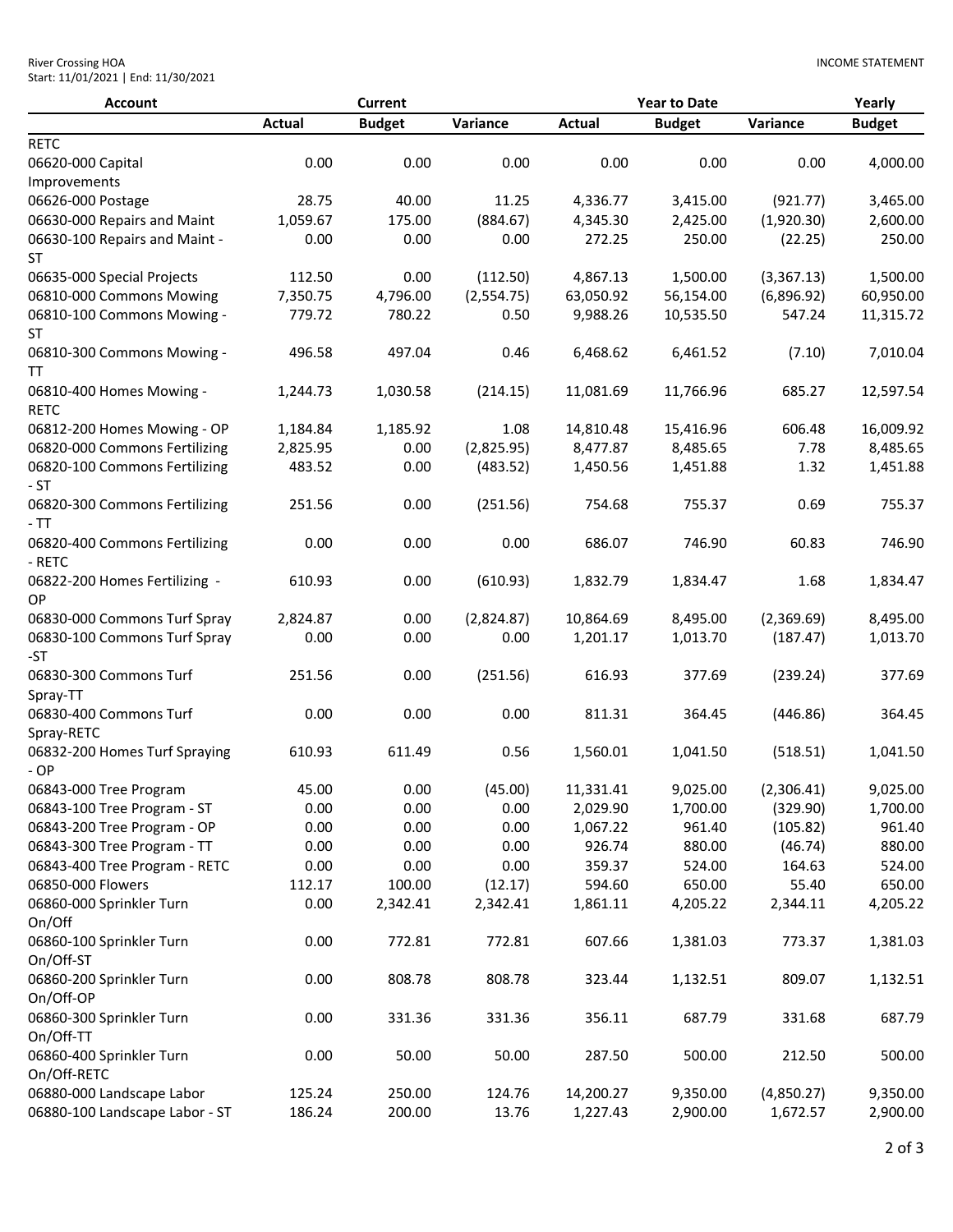| <b>Account</b>                 |               | Current       |              |               | <b>Year to Date</b> |             | Yearly        |
|--------------------------------|---------------|---------------|--------------|---------------|---------------------|-------------|---------------|
|                                | <b>Actual</b> | <b>Budget</b> | Variance     | <b>Actual</b> | <b>Budget</b>       | Variance    | <b>Budget</b> |
| 06880-200 Landscape Labor -    | 248.32        | 150.00        | (98.32)      | 1,196.54      | 1,525.00            | 328.46      | 1,525.00      |
| OP                             |               |               |              |               |                     |             |               |
| 06880-300 Landscape Labor - TT | 250.97        | 120.00        | (130.97)     | 1,824.08      | 1,625.00            | (199.08)    | 1,625.00      |
| 06880-400 Landscape Labor -    | 522.72        | 50.00         | (472.72)     | 2,574.26      | 500.00              | (2,074.26)  | 500.00        |
| <b>RETC</b>                    |               |               |              |               |                     |             |               |
| 06890-000 Misc. Landscape      | 283.14        | 636.00        | 352.86       | 2,430.64      | 3,706.68            | 1,276.04    | 6,603.68      |
| 06890-100 Misc. Landscape - ST | 272.25        | 1,117.25      | 845.00       | 2,175.83      | 3,567.57            | 1,391.74    | 7,089.36      |
| 06890-200 Misc. Landscape - OP | 377.89        | 313.92        | (63.97)      | 3,773.41      | 4,404.69            | 631.28      | 6,659.26      |
| 06890-300 Misc. Landscape - TT | 75.15         | 200.00        | 124.85       | 961.61        | 1,253.47            | 291.86      | 2,139.64      |
| 06890-400 Misc. Landscape-     | 261.36        | 294.30        | 32.94        | 2,090.88      | 2,387.10            | 296.22      | 3,187.10      |
| <b>RETC</b>                    |               |               |              |               |                     |             |               |
| 06891-000 Swale Maintenance    | 0.00          | 0.00          | 0.00         | 0.00          | 314.00              | 314.00      | 314.00        |
| 06891-100 Swale Maintenance -  | 0.00          | 65.40         | 65.40        | 0.00          | 130.80              | 130.80      | 130.80        |
| <b>ST</b>                      |               |               |              |               |                     |             |               |
| 06900-000 Web Fees             | 0.00          | 0.00          | 0.00         | 156.82        | 75.00               | (81.82)     | 75.00         |
| 07505-000 Management Fee       | 3,215.75      | 3,158.75      | (57.00)      | 34,817.50     | 34,233.25           | (584.25)    | 37,401.50     |
| 07505-100 Management Fee -     | 708.00        | 708.00        | 0.00         | 7,788.00      | 7,788.00            | 0.00        | 8,496.00      |
| <b>ST</b>                      |               |               |              |               |                     |             |               |
| 07505-200 Management Fee -     | 240.00        | 240.00        | 0.00         | 2,640.00      | 2,640.00            | 0.00        | 2,880.00      |
| OP                             |               |               |              |               |                     |             |               |
| 07505-300 Management Fee -     | 216.00        | 216.00        | 0.00         | 2,376.00      | 2,376.00            | 0.00        | 2,592.00      |
| TT                             |               |               |              |               |                     |             |               |
| 07505-400 Management Fee -     | 204.00        | 204.00        | 0.00         | 2,112.00      | 2,052.00            | (60.00)     | 2,256.00      |
| <b>RETC</b>                    |               |               |              |               |                     |             |               |
| 07508-000 Property Taxes       | 0.00          | 0.00          | 0.00         | 363.96        | 450.00              | 86.04       | 450.00        |
| <b>Total</b>                   | 31,646.87     | 25,531.23     | (6, 115.64)  | 324,353.25    | 312,613.06          | (11,740.19) | 344,868.12    |
|                                |               |               |              |               |                     |             |               |
| <b>Net Income</b>              | (18, 733.22)  | (6,611.23)    | (12, 121.99) | (10, 407.54)  | 17,625.44           | (28,032.98) | 3,009.88      |

INCOME STATEMENT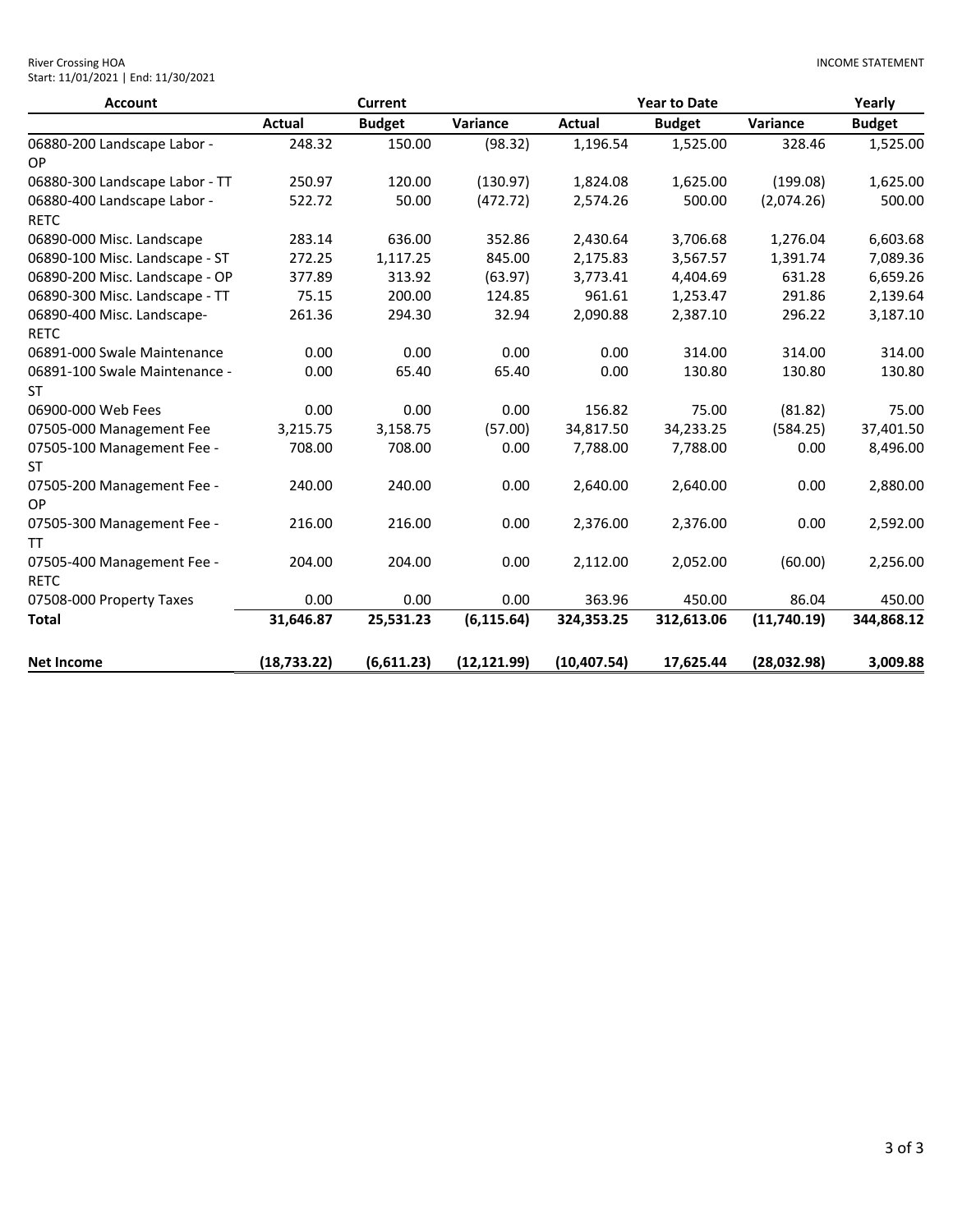# INCOME STATEMENT

Main

#### Start: 11/01/2021 | End: 11/30/2021

**Income**

| <b>Account</b>            |          | <b>Current</b> |                                   | <b>Year to Date</b> |               |                 | Yearly        |
|---------------------------|----------|----------------|-----------------------------------|---------------------|---------------|-----------------|---------------|
|                           | Actual   | <b>Budget</b>  | Variance                          | Actual              | <b>Budget</b> | <b>Variance</b> | <b>Budget</b> |
| 05010-000 Dues            | 3,696.35 | 6,000.00       | (2,303.65)                        | 188,744.52          | 198,500.00    | (9,755.48)      | 204,000.00    |
| 05012-000 Dues - Builder  | 450.00   | 675.00         | (225.00)                          | 4,050.00            | 4,950.00      | (900.00)        | 5,850.00      |
| 05014-000 Transfer Fee    | 200.00   | 0.00           | 200.00                            | 125.00              | 0.00          | 125.00          | 0.00          |
| 05020-000 Late Charges    | 229.94   | 500.00         | (270.06)                          | 1,357.16            | 2,550.00      | (1, 192.84)     | 2,650.00      |
| 05021-000 Late Interest   | 12.35    | 20.00          | (7.65)                            | 129.97              | 200.00        | (70.03)         | 210.00        |
| 05025-000 NSF Income      | 80.00    | 0.00           | 80.00                             | 80.00               | 0.00          | 80.00           | 0.00          |
| 05026-000 Fine Income     | 0.00     | 0.00           | 0.00                              | 28.98               | 0.00          | 28.98           | 0.00          |
| 05032-000 Lien Income     | 0.00     | 0.00           | 0.00                              | 150.00              | 0.00          | 150.00          | 0.00          |
| 05045-000 Initiation Fees | 100.00   | 0.00           | 100.00                            | (500.00)            | 0.00          | (500.00)        | 0.00          |
| 05050-000 Interest Income | 0.01     | 0.00           | 0.01                              | 3.45                | 0.00          | 3.45            | 0.00          |
| 05100-000 Misc. Income    | 0.00     | 0.00           | 0.00                              | 40.00               | 0.00          | 40.00           | 0.00          |
| Total                     | 4,768.65 | 7,195.00       | (2,426.35)                        | 194,209.08          | 206,200.00    | (11,990.92)     | 212,710.00    |
|                           |          |                | $F \sim \sim \sim \sim \sim \sim$ |                     |               |                 |               |

**Expense**

| <b>Account</b>                |               | <b>Current</b> |            | <b>Year to Date</b> |               |            | Yearly        |
|-------------------------------|---------------|----------------|------------|---------------------|---------------|------------|---------------|
|                               | <b>Actual</b> | <b>Budget</b>  | Variance   | <b>Actual</b>       | <b>Budget</b> | Variance   | <b>Budget</b> |
| 06120-000 Community Events    | 0.00          | 0.00           | 0.00       | 8,173.15            | 6,500.00      | (1,673.15) | 6,500.00      |
| 06135-000 Board & Annual      | 10.00         | 0.00           | (10.00)    | 91.07               | 90.00         | (1.07)     | 100.00        |
| Meetings                      |               |                |            |                     |               |            |               |
| 06305-000 Accounting          | 0.00          | 0.00           | 0.00       | 195.00              | 195.00        | 0.00       | 195.00        |
| 06306-000 Legal               | 0.00          | 0.00           | 0.00       | 0.00                | 250.00        | 250.00     | 250.00        |
| 06308-000 Lien Filing Fee     | 100.00        | 0.00           | (100.00)   | 503.50              | 0.00          | (503.50)   | 0.00          |
| 06310-000 Insurance Expense   | 0.00          | 0.00           | 0.00       | 821.00              | 850.00        | 29.00      | 850.00        |
| 06330-000 Bank Charges        | 45.14         | 30.00          | (15.14)    | 281.46              | 80.00         | (201.46)   | 110.00        |
| 06415-000 Electricity & Gas   | 2,496.57      | 2,500.00       | 3.43       | 26,963.95           | 27,500.00     | 536.05     | 30,000.00     |
| 06420-000 Water               | 922.50        | 900.00         | (22.50)    | 9,798.39            | 9,250.00      | (548.39)   | 9,500.00      |
| 06615-000 Snow Removal        | 0.00          | 0.00           | 0.00       | 6,784.47            | 7,000.00      | 215.53     | 8,000.00      |
| 06620-000 Capital             | 0.00          | 0.00           | 0.00       | 0.00                | 0.00          | 0.00       | 4,000.00      |
| Improvements                  |               |                |            |                     |               |            |               |
| 06626-000 Postage             | 28.75         | 40.00          | 11.25      | 4,336.77            | 3,415.00      | (921.77)   | 3,465.00      |
| 06630-000 Repairs and Maint   | 1,059.67      | 175.00         | (884.67)   | 4,345.30            | 2,425.00      | (1,920.30) | 2,600.00      |
| 06635-000 Special Projects    | 112.50        | 0.00           | (112.50)   | 4,867.13            | 1,500.00      | (3,367.13) | 1,500.00      |
| 06810-000 Commons Mowing      | 7,350.75      | 4,796.00       | (2,554.75) | 63,050.92           | 56,154.00     | (6,896.92) | 60,950.00     |
| 06820-000 Commons Fertilizing | 2,825.95      | 0.00           | (2,825.95) | 8,477.87            | 8,485.65      | 7.78       | 8,485.65      |
| 06830-000 Commons Turf Spray  | 2,824.87      | 0.00           | (2,824.87) | 10,864.69           | 8,495.00      | (2,369.69) | 8,495.00      |
| 06843-000 Tree Program        | 45.00         | 0.00           | (45.00)    | 11,331.41           | 9,025.00      | (2,306.41) | 9,025.00      |
| 06850-000 Flowers             | 112.17        | 100.00         | (12.17)    | 594.60              | 650.00        | 55.40      | 650.00        |
| 06860-000 Sprinkler Turn      | 0.00          | 2,342.41       | 2,342.41   | 1,861.11            | 4,205.22      | 2,344.11   | 4,205.22      |
| On/Off                        |               |                |            |                     |               |            |               |
| 06880-000 Landscape Labor     | 125.24        | 250.00         | 124.76     | 14,200.27           | 9,350.00      | (4,850.27) | 9,350.00      |
| 06890-000 Misc. Landscape     | 283.14        | 636.00         | 352.86     | 2,430.64            | 3,706.68      | 1,276.04   | 6,603.68      |
| 06891-000 Swale Maintenance   | 0.00          | 0.00           | 0.00       | 0.00                | 314.00        | 314.00     | 314.00        |
| 06900-000 Web Fees            | 0.00          | 0.00           | 0.00       | 156.82              | 75.00         | (81.82)    | 75.00         |
| 07505-000 Management Fee      | 3,215.75      | 3,158.75       | (57.00)    | 34,817.50           | 34,233.25     | (584.25)   | 37,401.50     |
| 07508-000 Property Taxes      | 0.00          | 0.00           | 0.00       | 363.96              | 450.00        | 86.04      | 450.00        |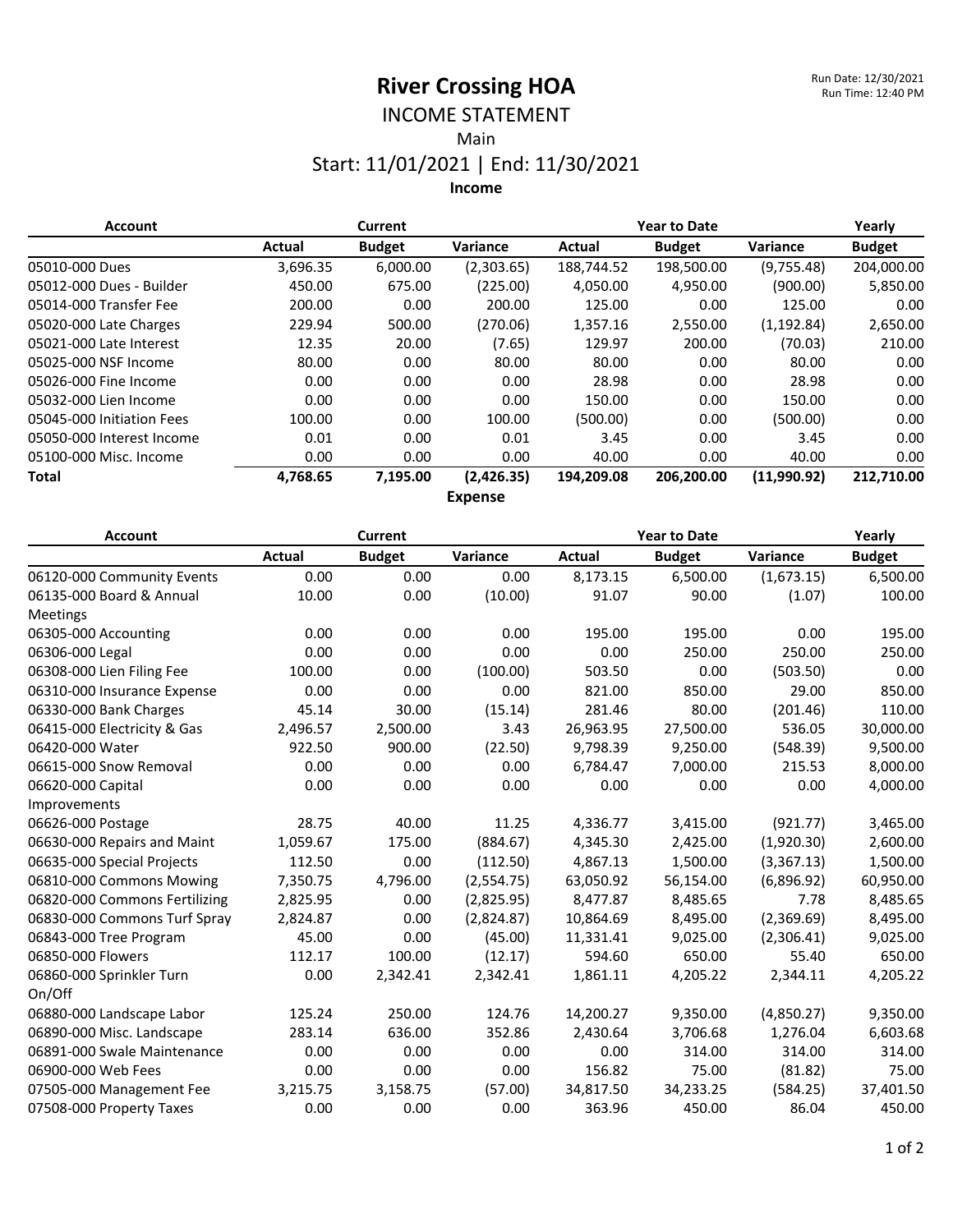River Crossing HOA Start: 11/01/2021 | End: 11/30/2021

| Account           | Current     |               |                 | <b>Year to Date</b> | Yearly        |                 |               |
|-------------------|-------------|---------------|-----------------|---------------------|---------------|-----------------|---------------|
|                   | Actual      | <b>Budget</b> | <b>Variance</b> | Actual              | <b>Budget</b> | <b>Variance</b> | <b>Budget</b> |
| <b>Total</b>      | 21.558.00   | 14.928.16     | (6,629.84)      | 215.310.98          | 194.198.80    | (21, 112.18)    | 213,075.05    |
| <b>Net Income</b> | (16,789.35) | (7,733.16)    | (9,056.19)      | (21, 101.90)        | 12,001.20     | (33, 103.10)    | (365.05)      |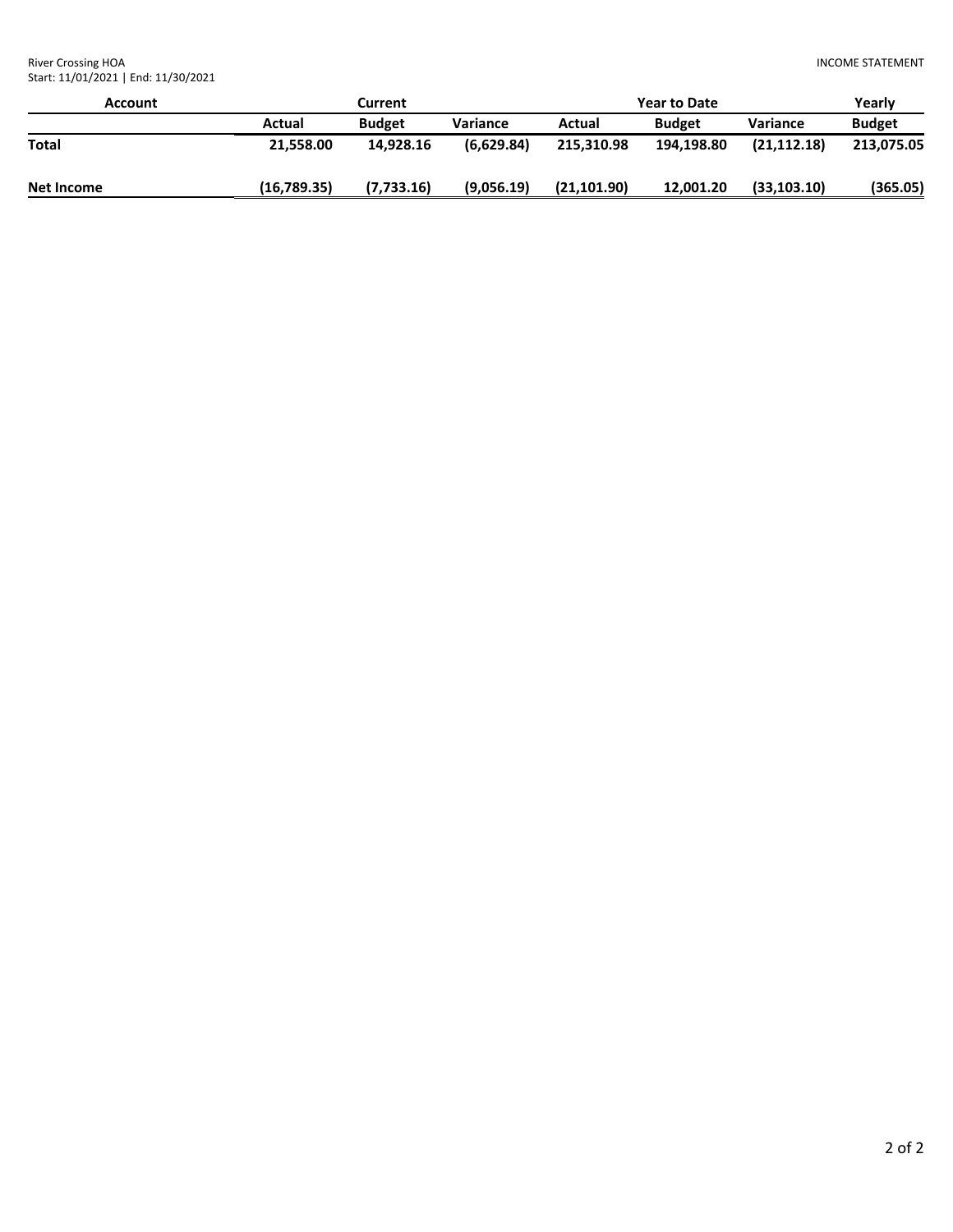#### INCOME STATEMENT Sahale Start: 11/01/2021 | End: 11/30/2021

| <b>Account</b>      |          | Current       |                |           | <b>Year to Date</b> |            |               |  |
|---------------------|----------|---------------|----------------|-----------|---------------------|------------|---------------|--|
|                     | Actual   | <b>Budget</b> | Variance       | Actual    | <b>Budget</b>       | Variance   | <b>Budget</b> |  |
| 05010-100 Dues - ST | 3.800.00 | 4.775.00      | (975.00)       | 51.435.23 | 52.525.00           | (1.089.77) | 57,300.00     |  |
| <b>Total</b>        | 3.800.00 | 4.775.00      | (975.00)       | 51.435.23 | 52.525.00           | (1.089.77) | 57.300.00     |  |
|                     |          |               | <b>Expense</b> |           |                     |            |               |  |

| <b>Account</b>                             |          | <b>Current</b> |          |           | <b>Year to Date</b> |          | Yearly        |  |  |
|--------------------------------------------|----------|----------------|----------|-----------|---------------------|----------|---------------|--|--|
|                                            | Actual   | <b>Budget</b>  | Variance | Actual    | <b>Budget</b>       | Variance | <b>Budget</b> |  |  |
| 06415-100 Electricity & Gas - ST           | 182.22   | 185.00         | 2.78     | 2,005.78  | 2,035.00            | 29.22    | 2,220.00      |  |  |
| 06420-100 Water - ST                       | 265.31   | 300.00         | 34.69    | 2,671.38  | 2,630.00            | (41.38)  | 2,630.00      |  |  |
| 06615-100 Snow Removal - ST                | 0.00     | 0.00           | 0.00     | 4,562.93  | 7,500.00            | 2,937.07 | 7,500.00      |  |  |
| 06630-100 Repairs and Maint -<br><b>ST</b> | 0.00     | 0.00           | 0.00     | 272.25    | 250.00              | (22.25)  | 250.00        |  |  |
| 06810-100 Commons Mowing -<br>ST.          | 779.72   | 780.22         | 0.50     | 9,988.26  | 10,535.50           | 547.24   | 11,315.72     |  |  |
| 06820-100 Commons Fertilizing<br>$-ST$     | 483.52   | 0.00           | (483.52) | 1,450.56  | 1,451.88            | 1.32     | 1,451.88      |  |  |
| 06830-100 Commons Turf Spray<br>-ST        | 0.00     | 0.00           | 0.00     | 1,201.17  | 1,013.70            | (187.47) | 1,013.70      |  |  |
| 06843-100 Tree Program - ST                | 0.00     | 0.00           | 0.00     | 2,029.90  | 1,700.00            | (329.90) | 1,700.00      |  |  |
| 06860-100 Sprinkler Turn<br>On/Off-ST      | 0.00     | 772.81         | 772.81   | 607.66    | 1,381.03            | 773.37   | 1,381.03      |  |  |
| 06880-100 Landscape Labor - ST             | 186.24   | 200.00         | 13.76    | 1,227.43  | 2,900.00            | 1,672.57 | 2,900.00      |  |  |
| 06890-100 Misc. Landscape - ST             | 272.25   | 1,117.25       | 845.00   | 2,175.83  | 3,567.57            | 1,391.74 | 7,089.36      |  |  |
| 06891-100 Swale Maintenance -<br>ST        | 0.00     | 65.40          | 65.40    | 0.00      | 130.80              | 130.80   | 130.80        |  |  |
| 07505-100 Management Fee -                 | 708.00   | 708.00         | 0.00     | 7,788.00  | 7,788.00            | 0.00     | 8,496.00      |  |  |
| ST                                         |          |                |          |           |                     |          |               |  |  |
| <b>Total</b>                               | 2,877.26 | 4,128.68       | 1,251.42 | 35,981.15 | 42,883.48           | 6,902.33 | 48,078.49     |  |  |
| <b>Net Income</b>                          | 922.74   | 646.32         | 276.42   | 15,454.08 | 9,641.52            | 5,812.56 | 9,221.51      |  |  |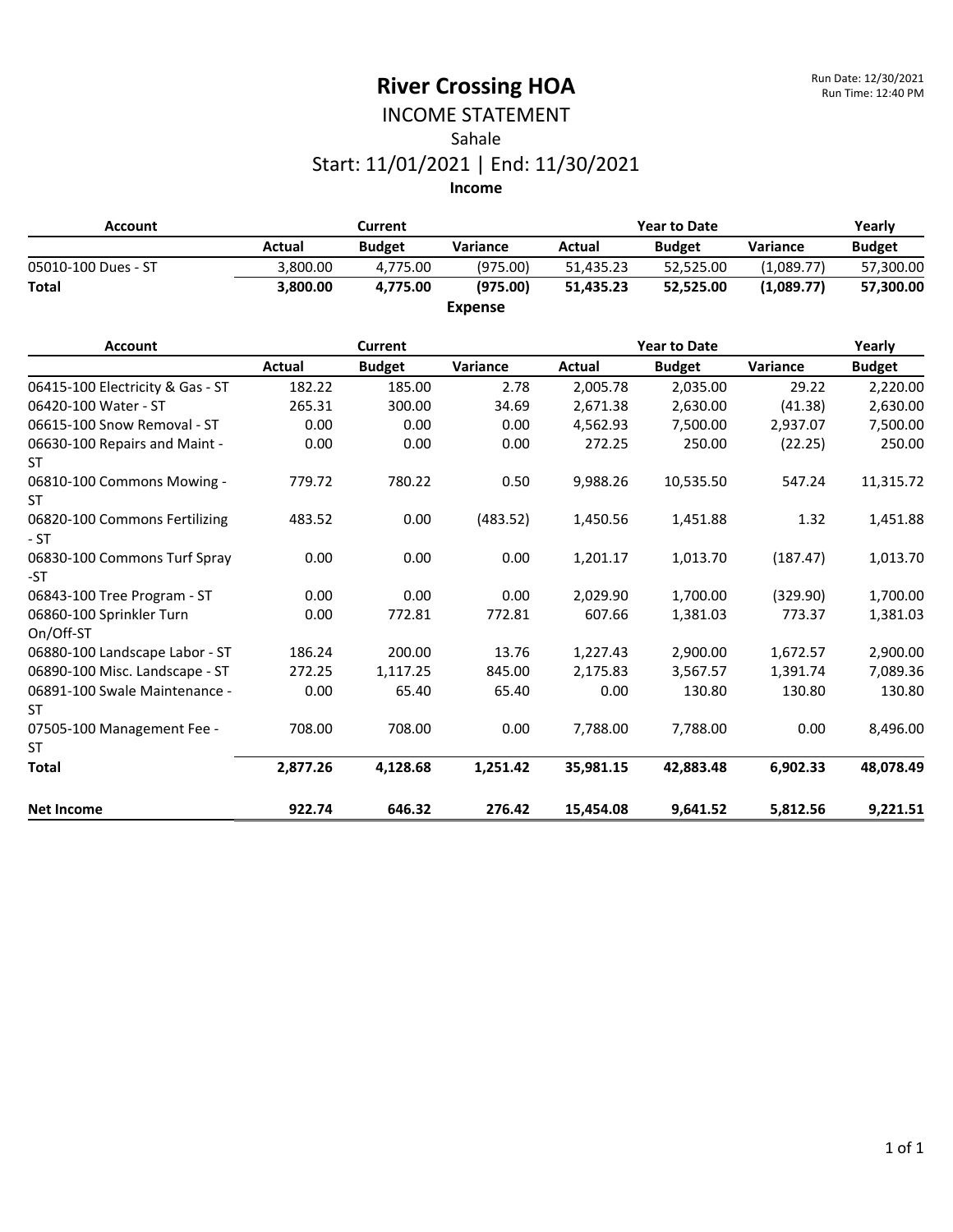# INCOME STATEMENT Orchard Place Start: 11/01/2021 | End: 11/30/2021

| <b>Account</b>                             |            | <b>Current</b> |                |            | <b>Year to Date</b> |            | Yearly        |
|--------------------------------------------|------------|----------------|----------------|------------|---------------------|------------|---------------|
|                                            | Actual     | <b>Budget</b>  | Variance       | Actual     | <b>Budget</b>       | Variance   | <b>Budget</b> |
| 05010-200 Dues -OP                         | 2,250.00   | 2,850.00       | (600.00)       | 29,950.86  | 31,350.00           | (1,399.14) | 34,200.00     |
| <b>Total</b>                               | 2,250.00   | 2,850.00       | (600.00)       | 29,950.86  | 31,350.00           | (1,399.14) | 34,200.00     |
|                                            |            |                | <b>Expense</b> |            |                     |            |               |
| <b>Account</b>                             |            | <b>Current</b> |                |            | <b>Year to Date</b> |            | Yearly        |
|                                            | Actual     | <b>Budget</b>  | Variance       | Actual     | <b>Budget</b>       | Variance   | <b>Budget</b> |
| 06615-200 Snow Removal - OP                | 0.00       | 0.00           | 0.00           | 4,666.37   | 5,500.00            | 833.63     | 6,500.00      |
| 06812-200 Homes Mowing - OP                | 1,184.84   | 1,185.92       | 1.08           | 14,810.48  | 15,416.96           | 606.48     | 16,009.92     |
| 06822-200 Homes Fertilizing -<br><b>OP</b> | 610.93     | 0.00           | (610.93)       | 1,832.79   | 1,834.47            | 1.68       | 1,834.47      |
| 06832-200 Homes Turf Spraying<br>$-OP$     | 610.93     | 611.49         | 0.56           | 1,560.01   | 1,041.50            | (518.51)   | 1,041.50      |
| 06843-200 Tree Program - OP                | 0.00       | 0.00           | 0.00           | 1,067.22   | 961.40              | (105.82)   | 961.40        |
| 06860-200 Sprinkler Turn<br>On/Off-OP      | 0.00       | 808.78         | 808.78         | 323.44     | 1,132.51            | 809.07     | 1,132.51      |
| 06880-200 Landscape Labor -<br><b>OP</b>   | 248.32     | 150.00         | (98.32)        | 1,196.54   | 1,525.00            | 328.46     | 1,525.00      |
| 06890-200 Misc. Landscape - OP             | 377.89     | 313.92         | (63.97)        | 3,773.41   | 4,404.69            | 631.28     | 6,659.26      |
| 07505-200 Management Fee -<br><b>OP</b>    | 240.00     | 240.00         | 0.00           | 2,640.00   | 2,640.00            | 0.00       | 2,880.00      |
| <b>Total</b>                               | 3,272.91   | 3,310.11       | 37.20          | 31,870.26  | 34,456.53           | 2,586.27   | 38,544.06     |
| <b>Net Income</b>                          | (1,022.91) | (460.11)       | (562.80)       | (1,919.40) | (3, 106.53)         | 1,187.13   | (4,344.06)    |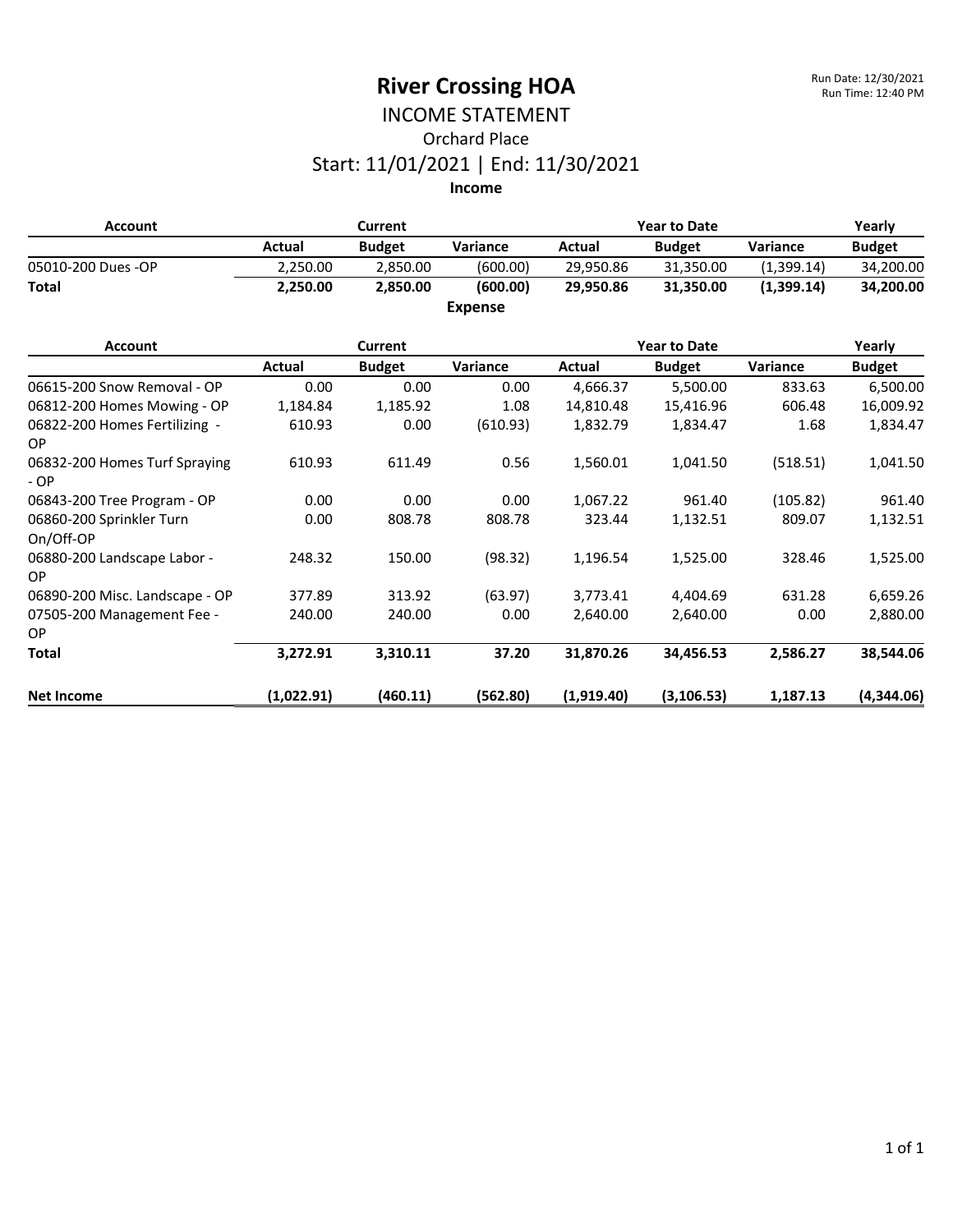#### INCOME STATEMENT Trailhead Townhomes

## Start: 11/01/2021 | End: 11/30/2021

| <b>Account</b>                          | <b>Current</b> |                |                | <b>Year to Date</b> |                     |          | Yearly        |
|-----------------------------------------|----------------|----------------|----------------|---------------------|---------------------|----------|---------------|
|                                         | Actual         | <b>Budget</b>  | Variance       | Actual              | <b>Budget</b>       | Variance | <b>Budget</b> |
| 05010-300 Dues - TT                     | 900.00         | 1,800.00       | (900.00)       | 20,626.56           | 19,800.00           | 826.56   | 21,600.00     |
| <b>Total</b>                            | 900.00         | 1,800.00       | (900.00)       | 20.626.56           | 19,800.00           | 826.56   | 21,600.00     |
|                                         |                |                | <b>Expense</b> |                     |                     |          |               |
| <b>Account</b>                          |                | <b>Current</b> |                |                     | <b>Year to Date</b> |          | Yearly        |
|                                         | Actual         | <b>Budget</b>  | Variance       | Actual              | <b>Budget</b>       | Variance | <b>Budget</b> |
| 06415-300 Electricity & Gas - TT        | 42.19          | 46.00          | 3.81           | 464.59              | 506.00              | 41.41    | 552.00        |
| 06420-300 Water - TT                    | 53.58          | 60.00          | 6.42           | 537.12              | 590.00              | 52.88    | 590.00        |
| 06615-300 Snow Removal - TT             | 0.00           | 0.00           | 0.00           | 1,905.76            | 3,000.00            | 1,094.24 | 3,500.00      |
| 06810-300 Commons Mowing -              | 496.58         | 497.04         | 0.46           | 6,468.62            | 6,461.52            | (7.10)   | 7,010.04      |
| TΤ                                      |                |                |                |                     |                     |          |               |
| 06820-300 Commons Fertilizing<br>$-TT$  | 251.56         | 0.00           | (251.56)       | 754.68              | 755.37              | 0.69     | 755.37        |
| 06830-300 Commons Turf<br>Spray-TT      | 251.56         | 0.00           | (251.56)       | 616.93              | 377.69              | (239.24) | 377.69        |
| 06843-300 Tree Program - TT             | 0.00           | 0.00           | 0.00           | 926.74              | 880.00              | (46.74)  | 880.00        |
| 06860-300 Sprinkler Turn<br>On/Off-TT   | 0.00           | 331.36         | 331.36         | 356.11              | 687.79              | 331.68   | 687.79        |
| 06880-300 Landscape Labor - TT          | 250.97         | 120.00         | (130.97)       | 1,824.08            | 1,625.00            | (199.08) | 1,625.00      |
| 06890-300 Misc. Landscape - TT          | 75.15          | 200.00         | 124.85         | 961.61              | 1,253.47            | 291.86   | 2,139.64      |
| 07505-300 Management Fee -<br><b>TT</b> | 216.00         | 216.00         | 0.00           | 2,376.00            | 2,376.00            | 0.00     | 2,592.00      |
| <b>Total</b>                            | 1,637.59       | 1,470.40       | (167.19)       | 17,192.24           | 18,512.84           | 1,320.60 | 20,709.53     |
| <b>Net Income</b>                       | (737.59)       | 329.60         | (1,067.19)     | 3,434.32            | 1,287.16            | 2,147.16 | 890.47        |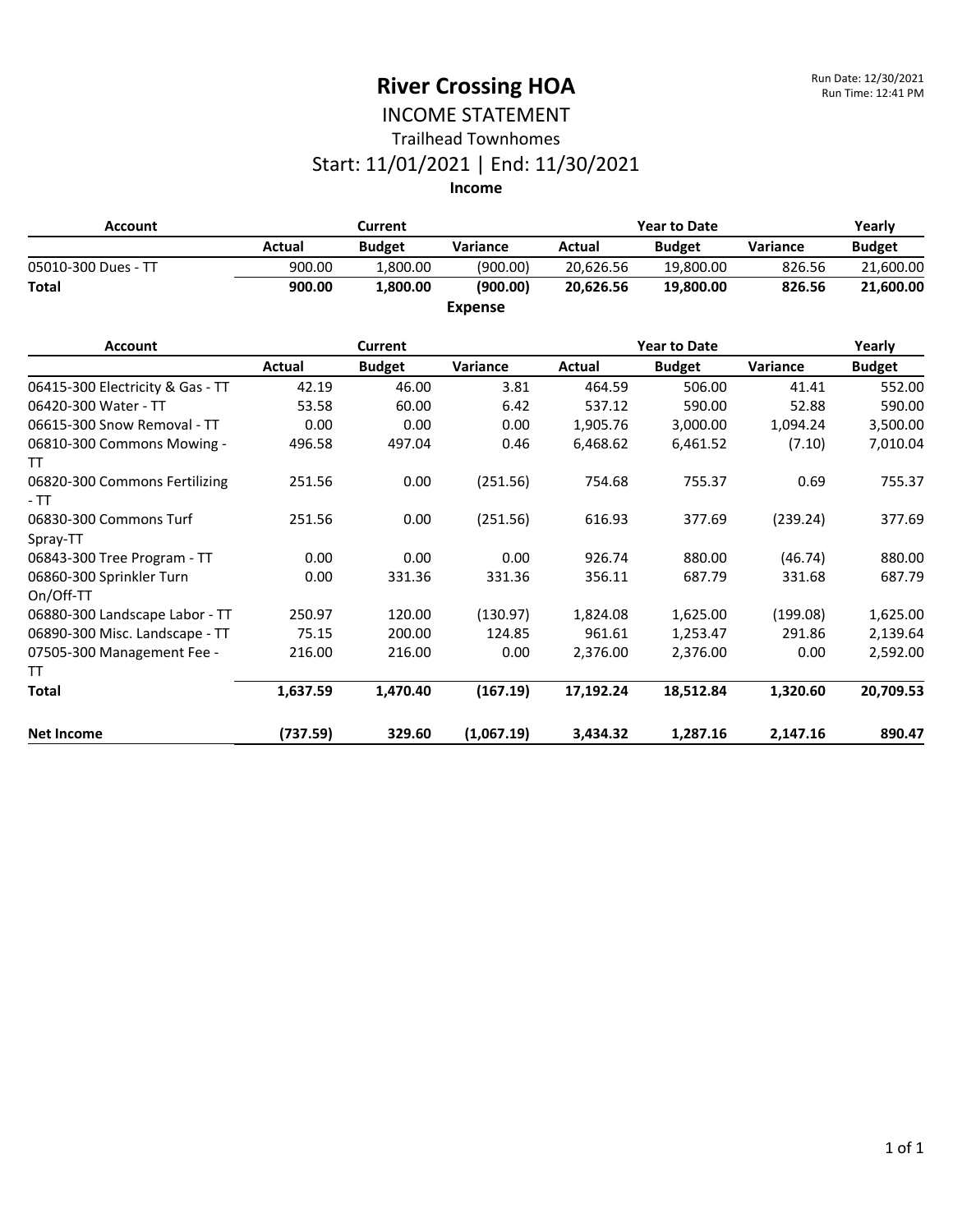#### INCOME STATEMENT East Townhome Cottages

### Start: 11/01/2021 | End: 11/30/2021

| <b>Account</b>                               | <b>Current</b> |                |                | <b>Year to Date</b> |                     |            | Yearly        |
|----------------------------------------------|----------------|----------------|----------------|---------------------|---------------------|------------|---------------|
|                                              | Actual         | <b>Budget</b>  | Variance       | Actual              | <b>Budget</b>       | Variance   | <b>Budget</b> |
| 05010-400 Dues - RETC                        | 1,195.00       | 1,700.00       | (505.00)       | 16,020.00           | 17,600.00           | (1,580.00) | 19,300.00     |
| 05012-400 Dues - Builder - RETC              | 0.00           | 600.00         | (600.00)       | 300.00              | 1,500.00            | (1,200.00) | 1,500.00      |
| <b>Total</b>                                 | 1,195.00       | 2,300.00       | (1, 105.00)    | 16,320.00           | 19,100.00           | (2,780.00) | 20,800.00     |
|                                              |                |                | <b>Expense</b> |                     |                     |            |               |
| <b>Account</b>                               |                | <b>Current</b> |                |                     | <b>Year to Date</b> |            | Yearly        |
|                                              | Actual         | <b>Budget</b>  | Variance       | <b>Actual</b>       | <b>Budget</b>       | Variance   | <b>Budget</b> |
| 06415-400 Electricity & Gas -<br><b>RETC</b> | 0.00           | 15.00          | 15.00          | 22.70               | 120.00              | 97.30      | 135.00        |
| 06420-400 Water - RETC                       | 68.30          | 50.00          | (18.30)        | 199.45              | 600.00              | 400.55     | 650.00        |
| 06615-400 Snow Removal -<br><b>RETC</b>      | 0.00           | 0.00           | 0.00           | 3,773.39            | 3,000.00            | (773.39)   | 3,000.00      |
| 06810-400 Homes Mowing -<br><b>RETC</b>      | 1,244.73       | 1,030.58       | (214.15)       | 11,081.69           | 11,766.96           | 685.27     | 12,597.54     |
| 06820-400 Commons Fertilizing<br>- RETC      | 0.00           | 0.00           | 0.00           | 686.07              | 746.90              | 60.83      | 746.90        |
| 06830-400 Commons Turf<br>Spray-RETC         | 0.00           | 0.00           | 0.00           | 811.31              | 364.45              | (446.86)   | 364.45        |
| 06843-400 Tree Program - RETC                | 0.00           | 0.00           | 0.00           | 359.37              | 524.00              | 164.63     | 524.00        |
| 06860-400 Sprinkler Turn<br>On/Off-RETC      | 0.00           | 50.00          | 50.00          | 287.50              | 500.00              | 212.50     | 500.00        |
| 06880-400 Landscape Labor -<br><b>RETC</b>   | 522.72         | 50.00          | (472.72)       | 2,574.26            | 500.00              | (2,074.26) | 500.00        |
| 06890-400 Misc. Landscape-<br><b>RETC</b>    | 261.36         | 294.30         | 32.94          | 2,090.88            | 2,387.10            | 296.22     | 3,187.10      |
| 07505-400 Management Fee -<br><b>RETC</b>    | 204.00         | 204.00         | 0.00           | 2,112.00            | 2,052.00            | (60.00)    | 2,256.00      |
| <b>Total</b>                                 | 2,301.11       | 1,693.88       | (607.23)       | 23,998.62           | 22,561.41           | (1,437.21) | 24,460.99     |
| <b>Net Income</b>                            | (1, 106.11)    | 606.12         | (1,712.23)     | (7,678.62)          | (3,461.41)          | (4,217.21) | (3,660.99)    |